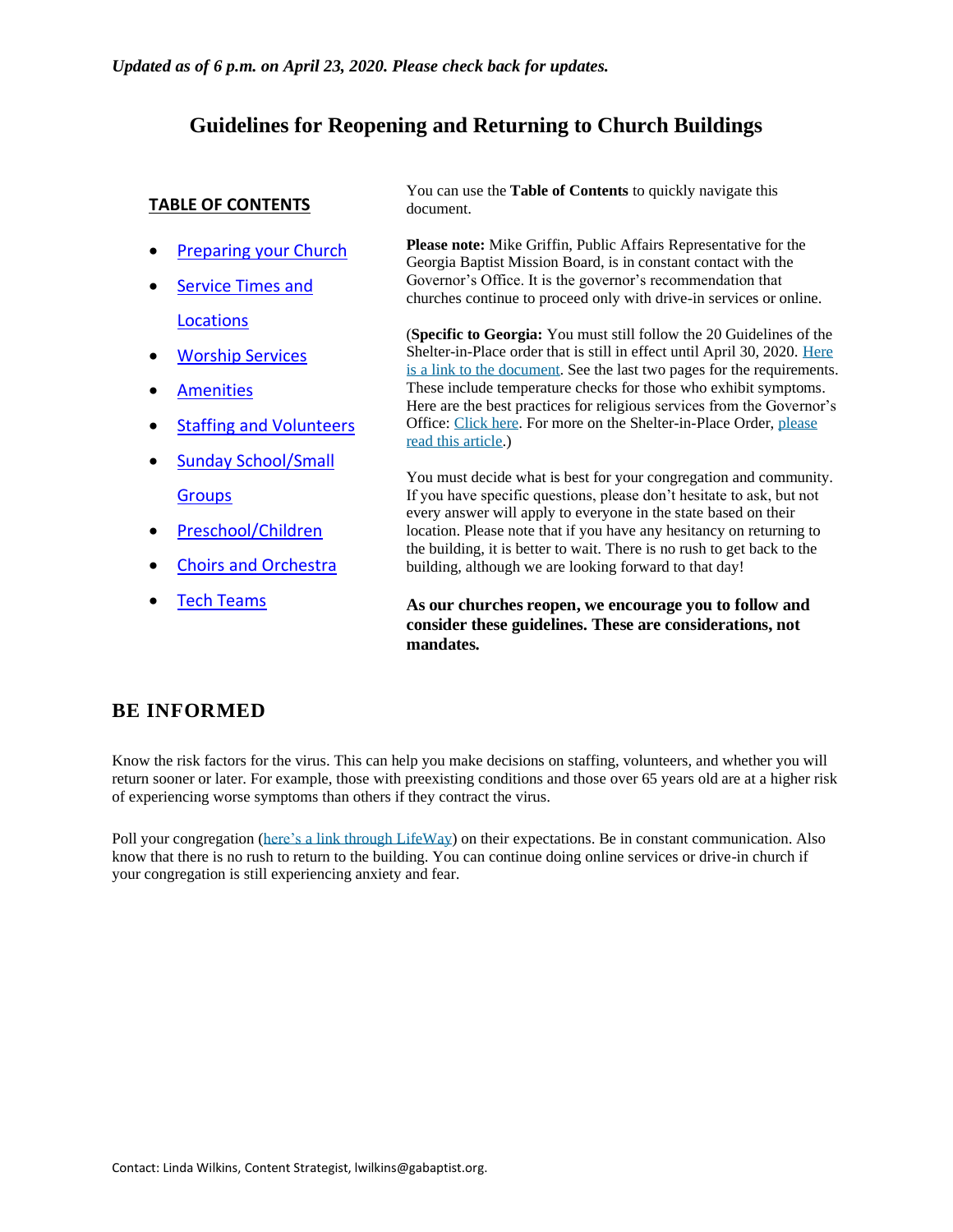### **PREPARE YOUR CHURCH**

- 1. Deep clean your entire church. Where will germs be transferred? Consider shampooing carpets, sanitizing pews, bathrooms, doorknobs, light switches, and microphones.
- 2. Use chemicals and disinfectants as directed and allow for the proper dry times. Here is a list of [approved](https://www.cdc.gov/coronavirus/2019-ncov/community/organizations/cleaning-disinfection.html) [disinfectants](https://www.cdc.gov/coronavirus/2019-ncov/community/organizations/cleaning-disinfection.html) for COVID-19.
- 3. Pay attention to the preschool and children's areas. Consider removing everything nonessential from the room to limit surfaces for potential contamination and do a thorough cleaning in between uses. Please see the preschool/children section for more information to consider.
- 4. Remove Bibles, hymnals, pens, information cards, etc., from the backs of chairs/pews.
- 5. Post signs about not shaking hands and doing non-contact greetings. You can promote the hashtag #itsoktosmileandwave.
- 6. Consider placing some kind of blocks in your sanctuary or classrooms to ensure social distancing. Tape, remove chairs, use cones, etc. to indicate the distance needed.
- <span id="page-1-0"></span>7. Tell your congregation through flyers on the doors, email, and social media about how you've prepared the church for their arrival. Be sure to use the words "clean, safe, and mindful of health needs and issues in preparation for a non-touch experience" or something similar. Also say that if they are sick, then they should not be present and can join online instead.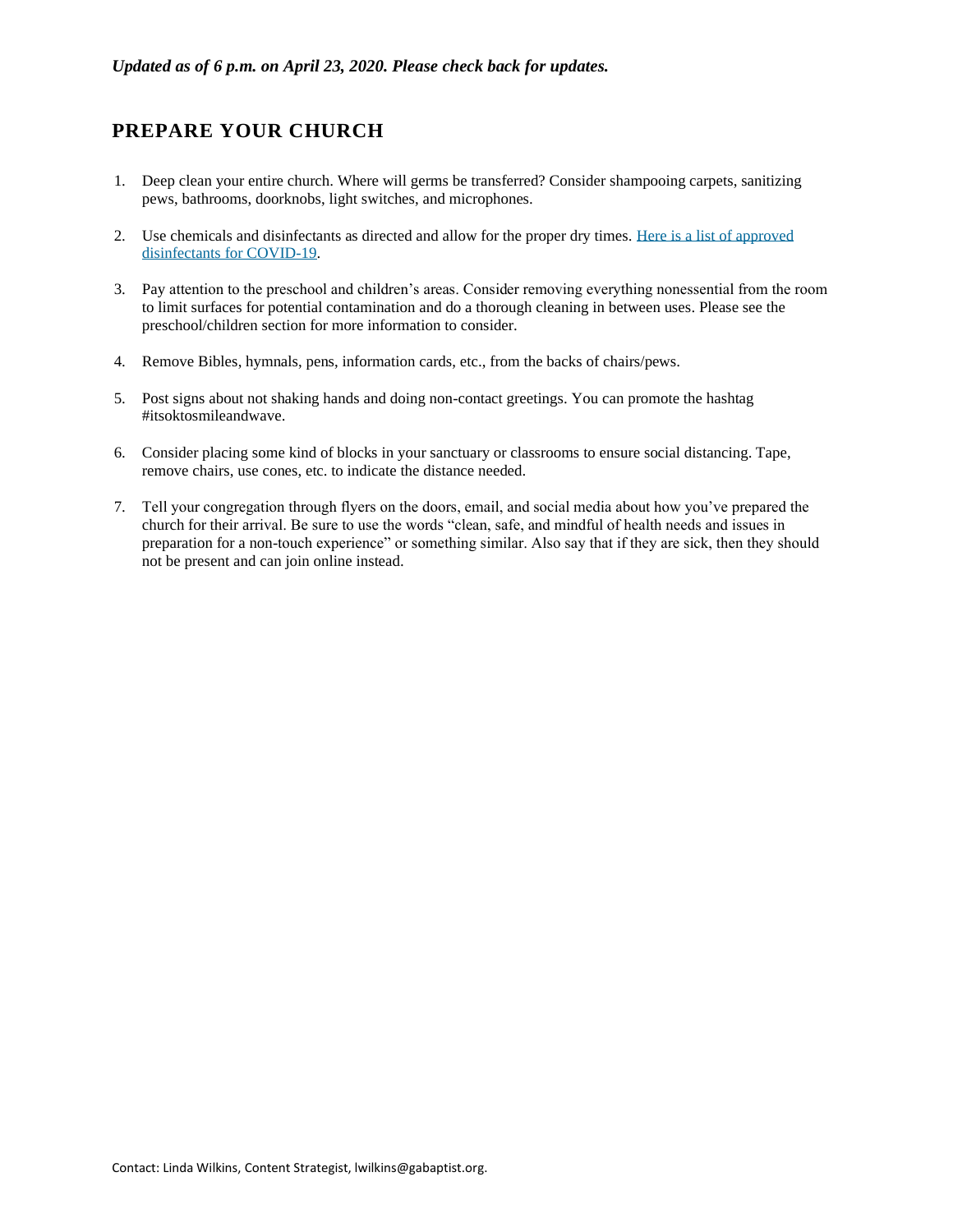### **SERVICE TIMES AND LOCATION**

- 1. Keep an online meeting option for those who are afraid or unable to attend your service in person. Many churches have seen a spike in engagement since their online presence has increased. Capitalize on it!
- 2. You can offer multiple services to encourage a greater chance of social distancing. One way to ensure your services are evenly spread is to have people sign up for a service. You can use Facebook events and have people mark which event they'll attend. With questions, you can reach out to our Content Strategist, Linda Wilkins at lwilkins@gabaptist.org.
- 3. Remember that if you have multiple services, you will need to clean between each service. You can shorten the service time to help with the timing of cleaning thoroughly. Some churches are moving to having multiple services during the week to allow for cleaning in between service times.
- <span id="page-2-0"></span>4. Determine how many volunteers you have available to assist. Limit volunteers to those who do not have preexisting conditions and those who are under 65 years old.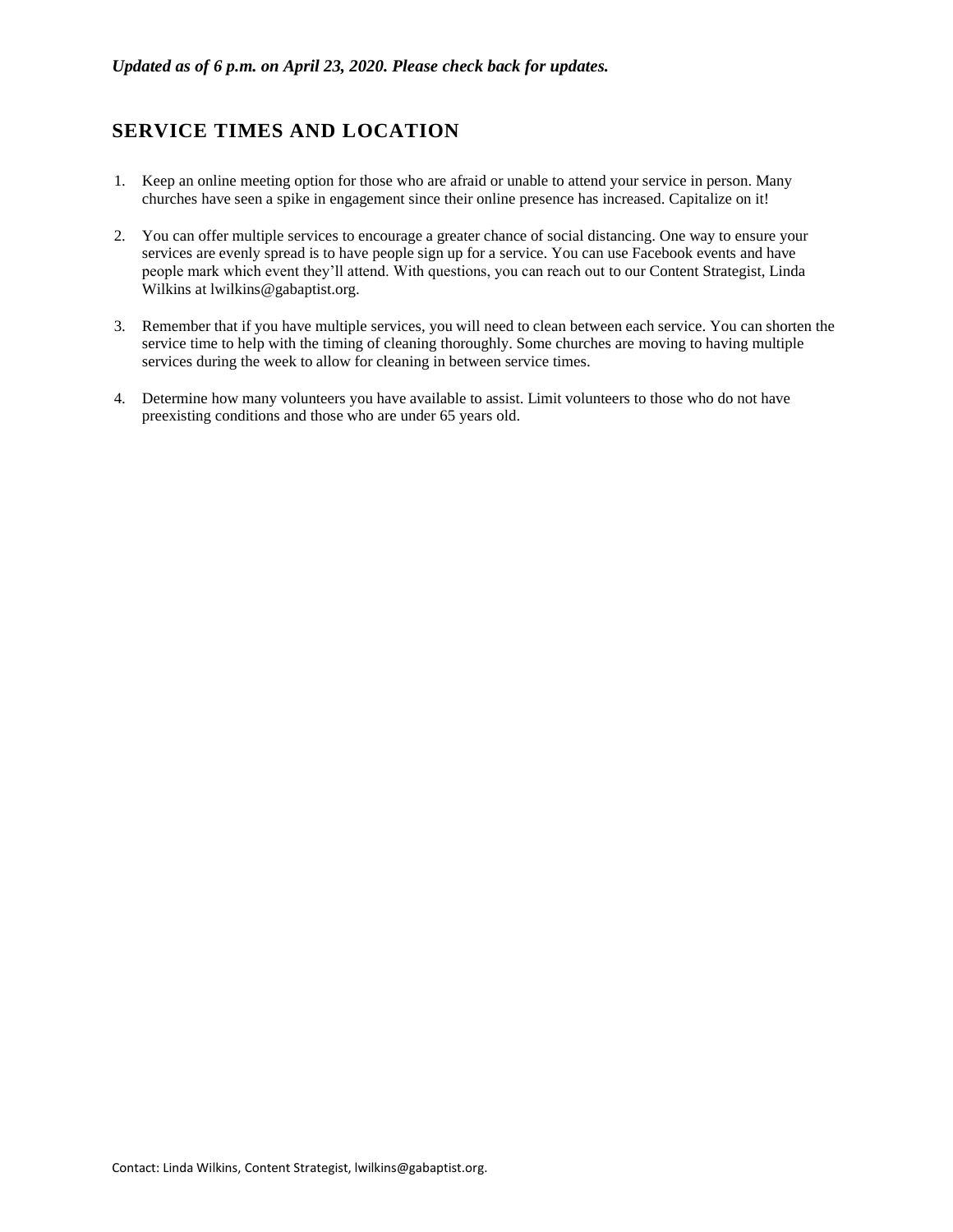#### **WORSHIP SERVICES**

- 1. Celebrate the return! Hopefully you have some time to plan a Comeback Service. Encourage praise, provide times of testimony, and a sermon that spurs people to embrace life changes God has revealed to them during the quarantine.
- 2. If your people are from the same household, they can sit together. Consider spacing out other groups. See the preparation section.
- 3. Remember to avoid handing out bulletins, and instead project all announcements on screens. Also do not allow people to come by and pick up bulletins out of stacks.
- 4. Change the way you offer communion. Avoid passing a plate or bowl. LifeWay.com offers combined elements of communion that can be picked up as people enter – but make sure that people are not picking from a deep bowl.
- 5. Avoid passing microphones on the stage.
- 6. Continue offering online giving options. Have stations in the church where people can drop offerings instead of passing a plate.
- 7. Come up with a fun way to greet others in a no-contact way.
- 8. Clean the pulpit after every use.
- <span id="page-3-0"></span>9. Consider dismissing in an orderly way to ensure there is social distancing.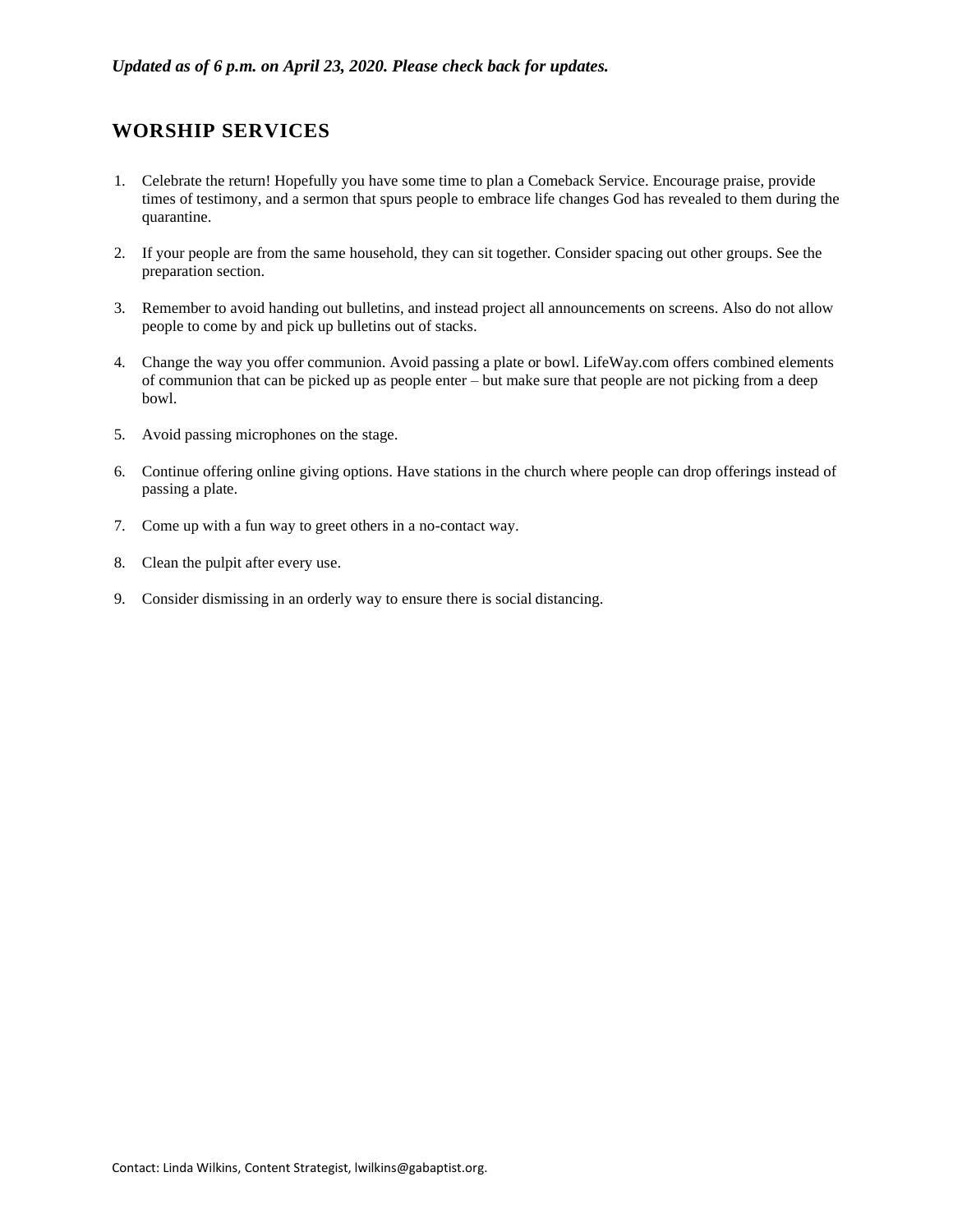### **AMENITIES: COFFEE, BULLETINS, AND HAND SANITIZER**

- 1. Restrooms: You must decide whether you will allow bathroom usage at this time. If you don't think you can allow it, then it may not be time to return to the building.
- 2. Do not hand out bulletins. Do not allow people to come by and pick them up out of stacks.
- 3. We recommend withholding coffee stations, donuts, or groups meals at this time. You can stay attuned to the guidelines to know when is best to reintroduce these services.
- 4. If you choose to keep your restrooms open (the Governor's Office recommends keeping them closed), be sure to post signs about washing hands in bathrooms with appropriate guidelines to doing so.
- 5. Display hand sanitizer throughout the church. It may be difficult to obtain at this point, so consider if you should meet in person without this element.
- <span id="page-4-0"></span>6. Supply masks for those without one to increase comfort levels. Again, these may be difficult to obtain, but you could have people make masks as a service to the church.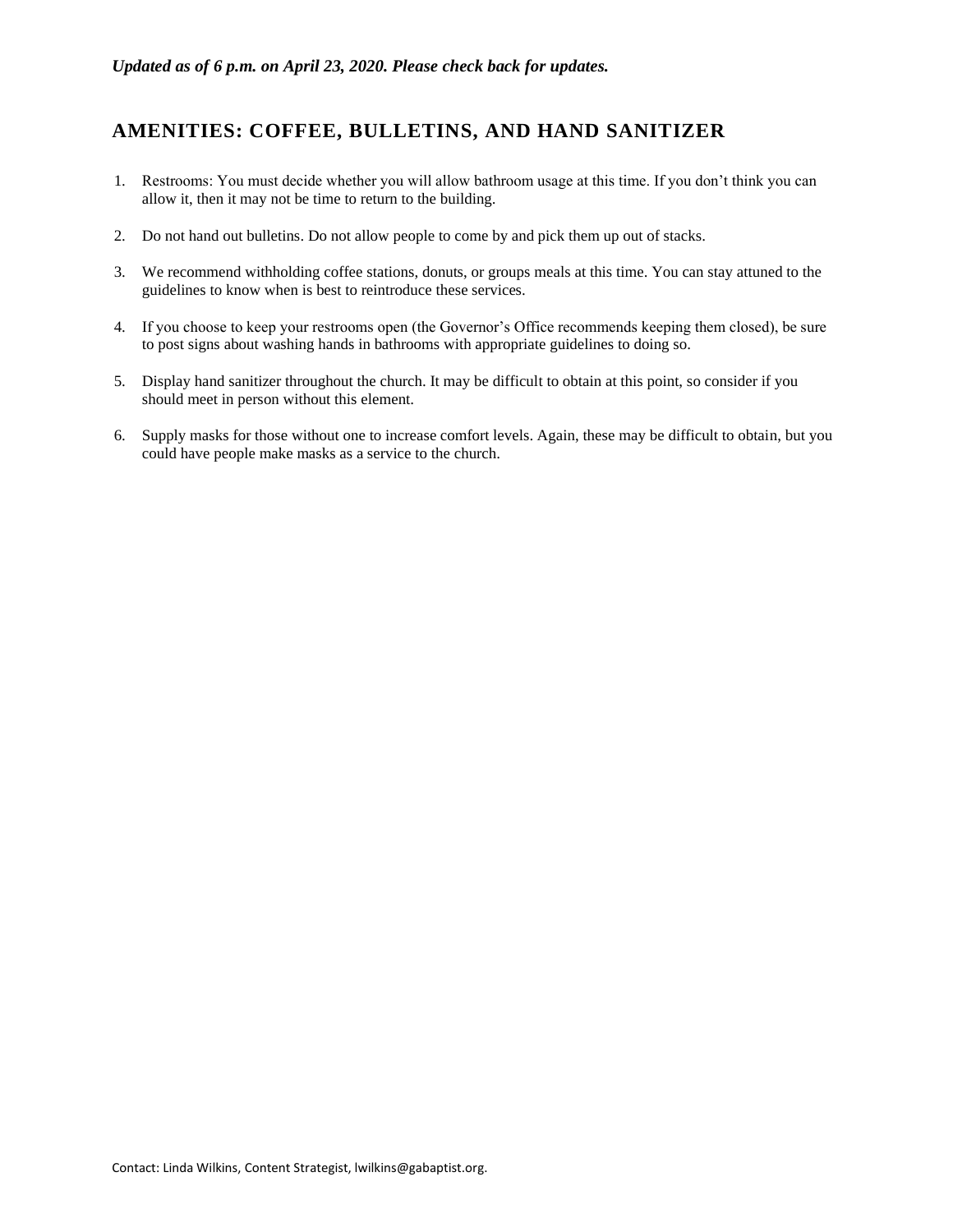# **STAFF: GREETERS AND VOLUNTEERS**

- 1. Provide security and enlist ushers to be both inside and outside greeters. Instruct them on how to greet postquarantine: NO hand shaking or hugs.
- 2. Ensure doors are propped open or have the greeters hold them open.
- 3. Greeters and Volunteers should be able to answer questions on procedures and policies upon the return to the building. Train them beforehand if possible.
- 4. If your bathrooms are open, have greeters monitor the bathrooms to ensure hands are washed and social distancing is followed.
- <span id="page-5-0"></span>5. Consider a temperature check on all staff and volunteers.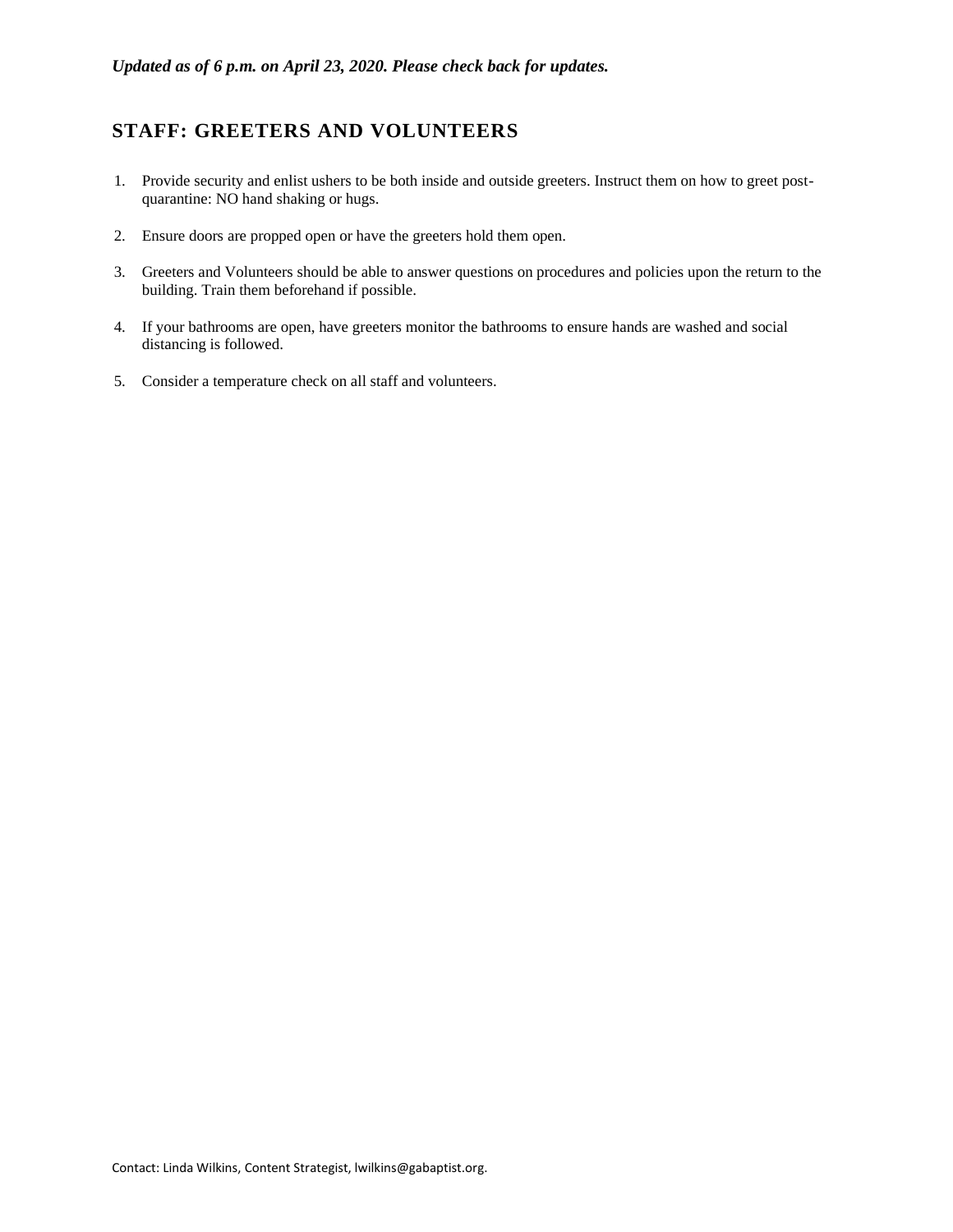## **SUNDAY SCHOOL AND SMALL GROUPS**

- 1. The Governor's office is recommending that you have your church members enter the building and immediately go into the worship service to be seated. For more information, see the "Worship Services" section.
- 2. Consider whether you will have Sunday school or small groups (see previous point). Make sure you're communicating if and when these classes will resume.
- 3. Consider dividing your groups to maintain the social distancing standards. You can also allow small groups to use the church on different days/nights if you choose to meet in person.
- 4. If you do have class, please know you should clean the doorknobs, water fountains, and other high traffic areas in between uses.
- 5. Have a plan for your leaders and teachers. Will they discuss what God revealed to them in the quarantine? Will you encourage a prayer and praise time?
- <span id="page-6-0"></span>6. If you don't have class, make sure you have provided an outline for your teachers and leaders to continue engagement for your groups. This is still an excellent time to build classes and community.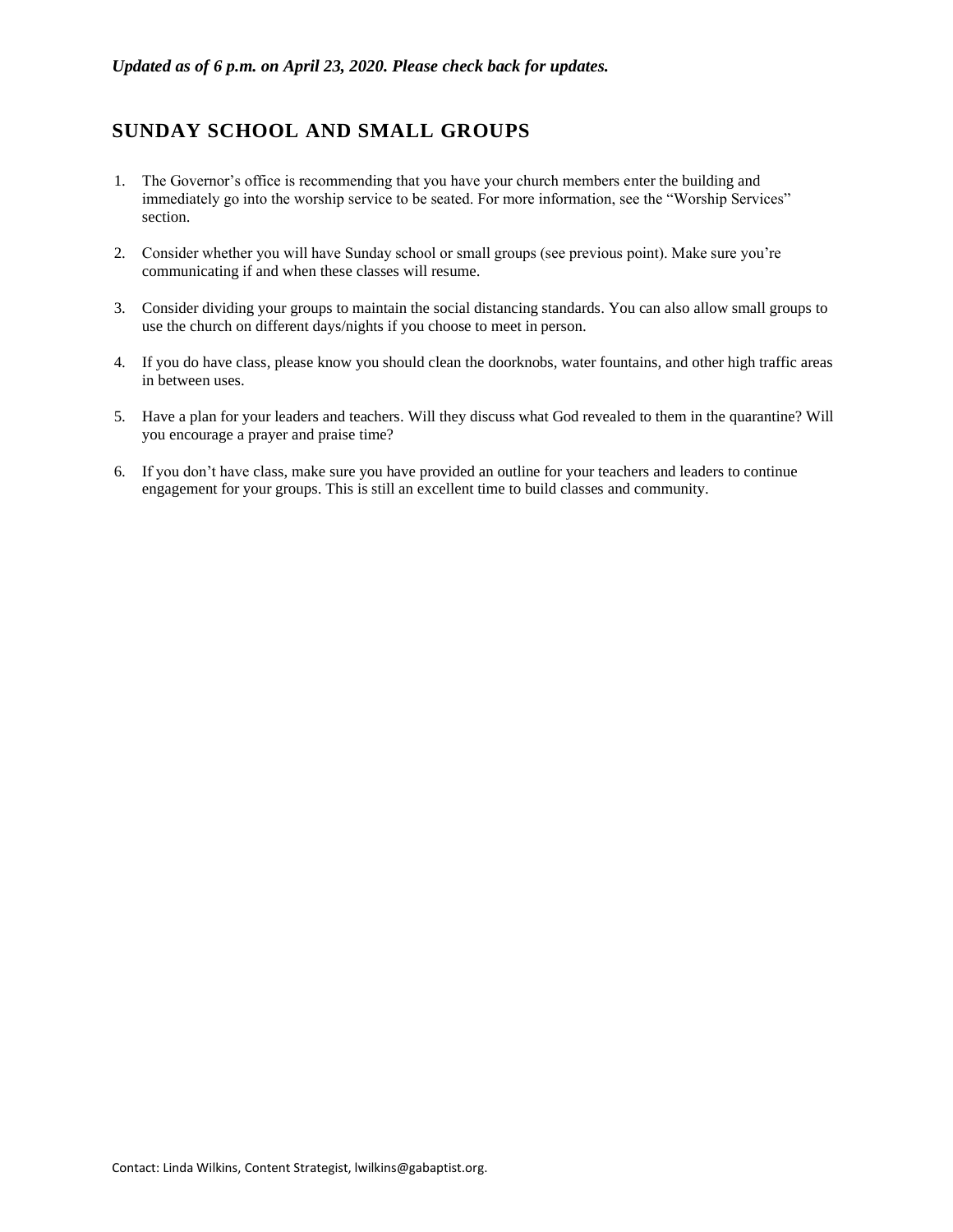#### **PRESCHOOL AND CHILDREN**

- 1. The American Academy of Pediatrics [recommends](https://www.healthychildren.org/English/health-issues/conditions/chest-lungs/Pages/Cloth-Face-Coverings-for-Children-During-COVID-19.aspx) that children 2 years of age and under do not wear masks or face coverings. Please keep this in mind as you make decisions.
- 2. Here is a good rule of thumb: If you wear a mask, it's too soon to have your preschool and children areas open. Masks may scare the children.
- 3. Consider not opening preschool and children on the first Sunday back. Some churches are choosing to reopen the preschool and children areas when schools are open.
- 4. Pre-register children to limit how many are in any room at a time. Some churches are starting with a five child limit in each room at first.
- 5. Limit leaders in the preschool and children's areas to those who do not have pre-existing conditions. Also limit leaders to those under 65 years old.
- 6. Have extra volunteers to help in the preschool ministry where some children may suffer from separation anxiety after only being with parents for a long time.
- 7. Have only one person handle child check in stations and do not pass the check-in device.
- 8. Do not let parents past the "double doors" and instead drop them off at the welcome desk.
- 9. Have a check list of what's been cleaned and when in each room.
- <span id="page-7-0"></span>10. Develop a list of procedures for your volunteers. Train them on this list through Zoom prior to the first meeting.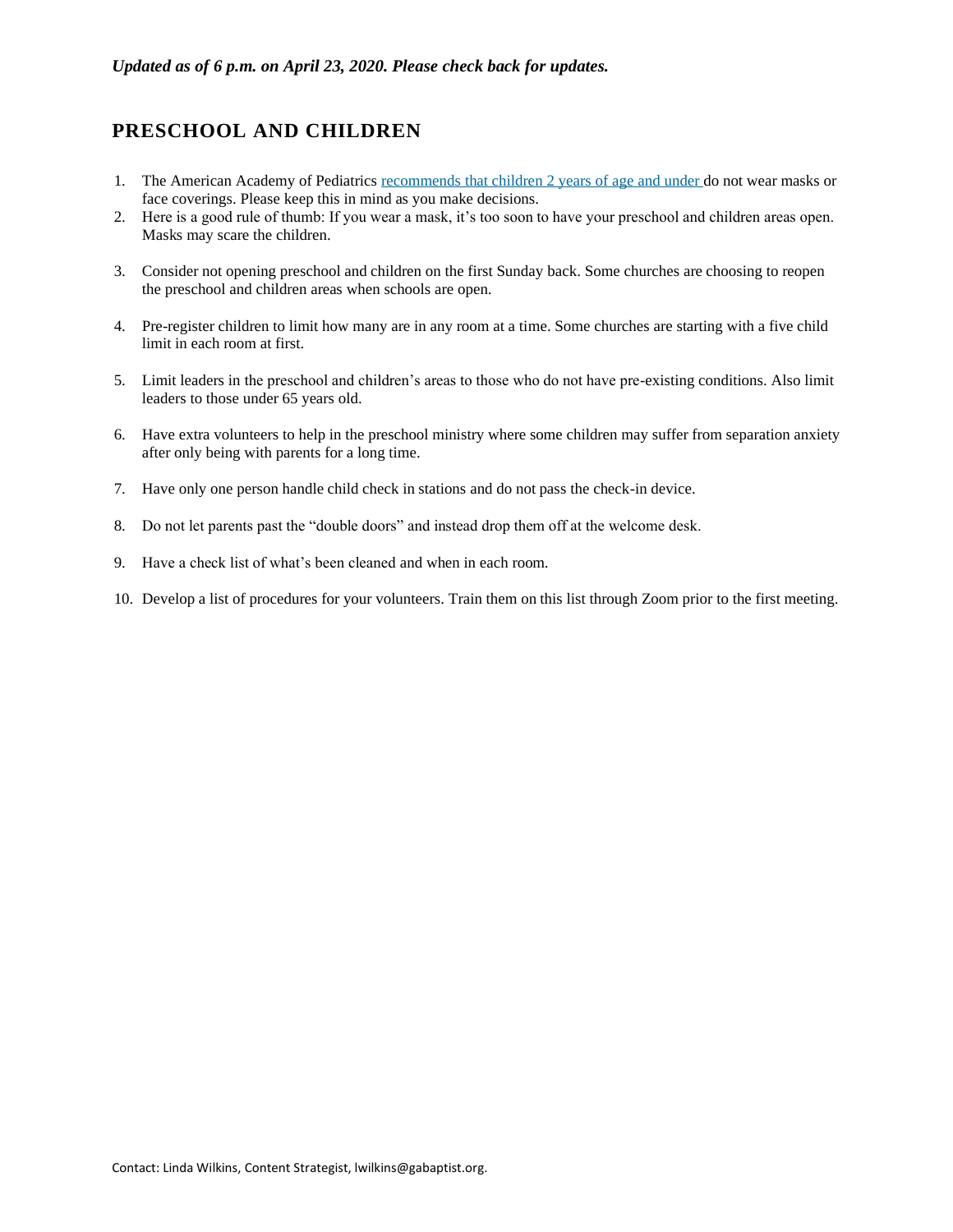### **CHOIRS, ORCHESTRAS, PRAISE TEAMS, BANDS, ETC.**

- 1. Praise Teams: Do not use the full team. Consider rotations. Assign microphones and use the same one every time.
- 2. Choir: Consider suspending choir practices as forceful breathing and exhaling can expel the virus further if someone is infected. However, you could consider using smaller numbers as you reintroduce choir to the service. Also space members out appropriately (consider using a diamond pattern with six feet of spacing between members.
- 3. Orchestras: Keep parts to a minimum and ensure the orchestras are spaced appropriately. Encourage brass players to bring their own towel to catch spit so it doesn't land on the carpet.
- 4. Consider not using choir robes as space for robe changing may be limited. Just as healthcare workers change or wash their coats after each use, so should the robes be washed.
- 5. Wipe down music stands after each use.
- <span id="page-8-0"></span>6. Dismiss the choir in a fashion to allow distancing.